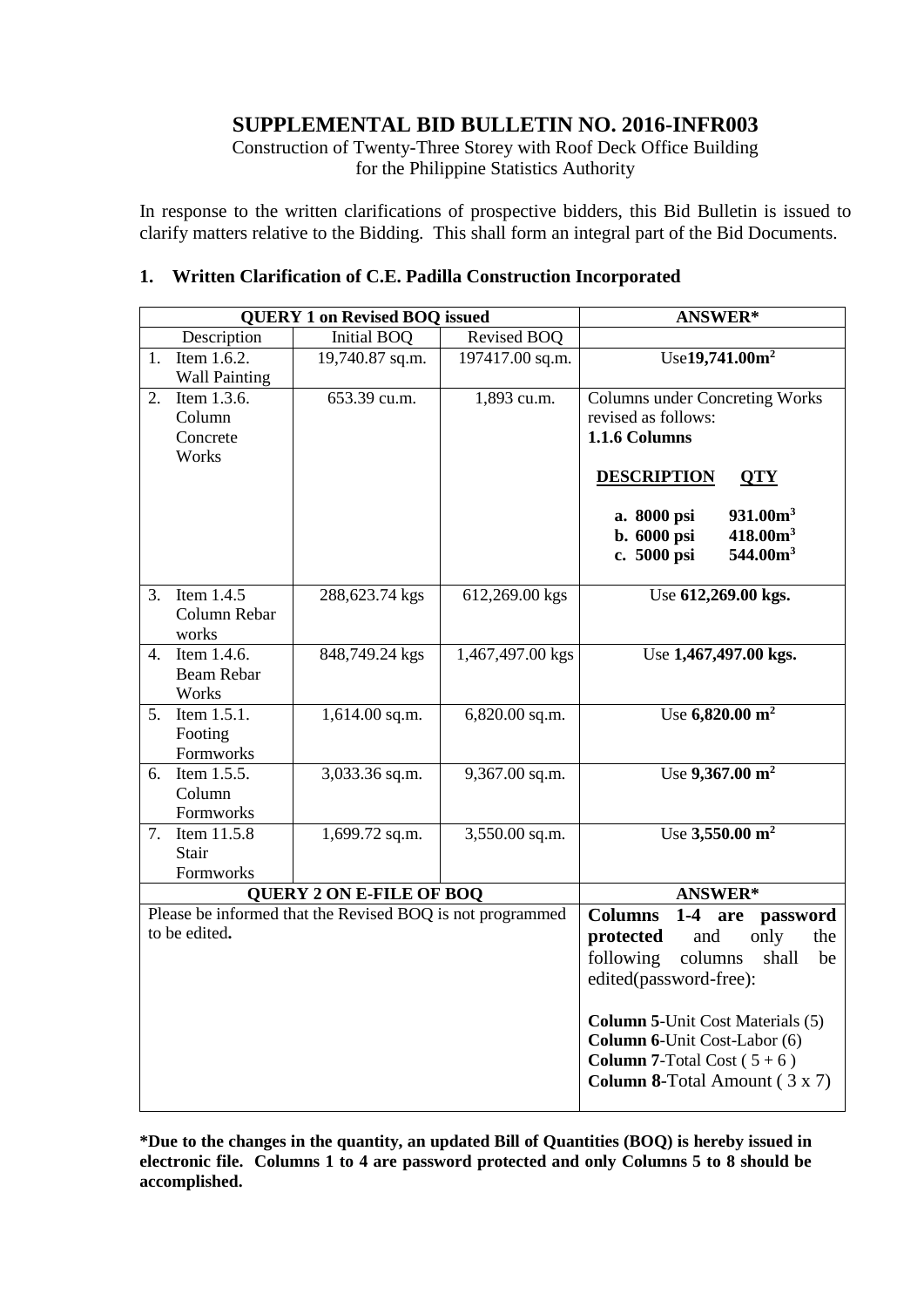## **2. Written Clarification of E.M. Cuerpo-Millenium Erectors Corporation Joint Venture**

| OUERY                                                                                                                                                                                                                                                                                                     | <b>ANSWER</b>                                     |
|-----------------------------------------------------------------------------------------------------------------------------------------------------------------------------------------------------------------------------------------------------------------------------------------------------------|---------------------------------------------------|
| Please provide breakdown of lump sum<br>quantities of the herein-below items in the<br>Concrete Works of the amended Bill of<br>Quantities.                                                                                                                                                               | Please see attached Updated Bill of<br>Quantities |
| " $1.1.4$ Shear wall"<br>1.<br>2.<br>"1.1.6 Columns"<br>3.<br>" $1.1.7$ Beams"<br>4.<br>"1.1.8 Suspended Slab"                                                                                                                                                                                            |                                                   |
| The foregoing items vary in its compressive<br>strength as defined under the General Notes<br>for "Concrete Mixes and Placing" per<br>Structural Sheet 100(S-100) because these<br>items were designated as: 8,000 psi;<br>6,000psi; and 5,000 psi. Such items<br>necessarily have different unit prices. |                                                   |

## **3. Attachment in relation to Written Clarifications under items 1 and 2**

a. Electronic File of Updated Bill of Quantities such that:

**Columns 1-4 are password protected** and only the following columns shall be edited(password-free):

**Column 5**-Unit Cost Materials (5) **Column 6**-Unit Cost-Labor (6) **Column 7-Total Cost** ( $5 + 6$ ) **Column 8**-Total Amount ( 3 x 7)

.

## **4. Reiteration of Contents of Supplemental Bid Bulletin 002 dated 10 December 2016**

| <b>FROM</b>                         | TO.                                       |
|-------------------------------------|-------------------------------------------|
| Deadline for Bid Submission-13      | Deadline for Bid Submission - 19 December |
| December 2016 at 1:00 PM            | 2016 at 1:00 PM                           |
| Opening of Bids-13 December 2016 at | Opening of Bids-19 December 2016 at       |
| 1:30 PM                             | $1:30$ PM                                 |

Prospective Bidders may still purchase the bidding documents until **12:00 Noon of 19 December 2016.**